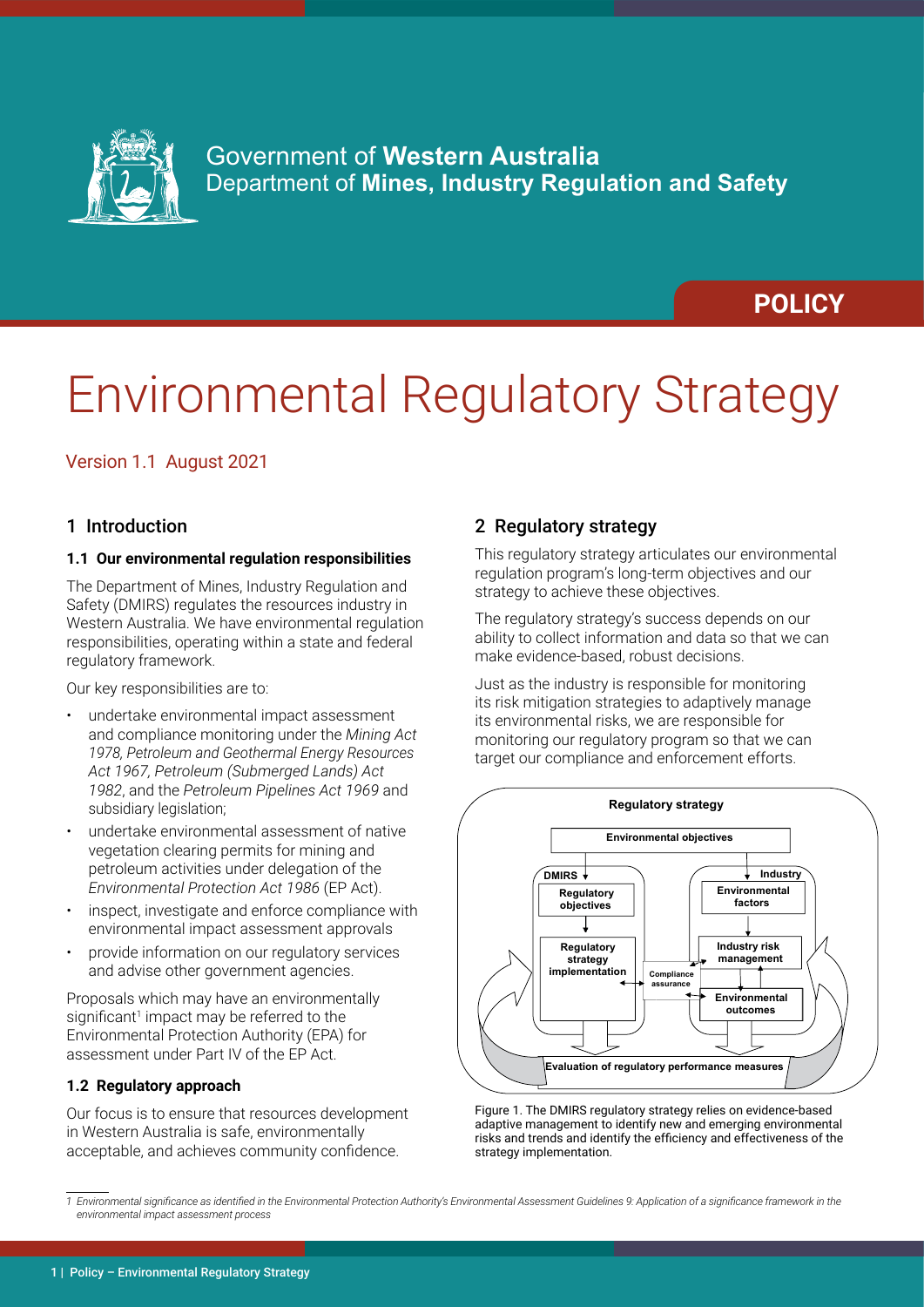See Section 3 for an outline of the environmental objectives. These provide a clear purpose for both our regulatory objectives (Section 4) and industry's risk management (Section 6).

The DMIRS regulatory objectives (Section 4) identify our regulatory activities for achieving the environmental objectives (Section 3), and will guide our strategy implementation (Section 5).

The information we gather through industry reporting, compliance auditing and inspections informs a proactive compliance program. This program has been designed to give reasonable assurance to the community that industry is undertaking responsible development (Section 7). We collate information and data on each of these elements to underpin our evaluation of the regulatory performance measures (Section 8). These measures help us determine the regulatory strategy's success in achieving the environmental objectives and our regulatory efficiency.

# 3. Environmental objectives

The objectives of a risk-based regulatory approach must be clearly defined. This supports the industry's risk management of their activities (Section 6) and underpins how we measure the regulatory framework's success (Section 8).

Our overall objective for environmental regulation is that:

• *resource industry activities are designed, operated, closed, decommissioned and rehabilitated in an ecologically sustainable manner, consistent with agreed environmental outcomes and end land uses without unacceptable liability to the State.*

# 4. Regulatory objectives

We have regulatory objectives that inform the design and implementation of our regulatory activities to achieve the environmental objectives. The regulatory objectives are:

- 1. Environmental approval requirements for industry ensure projects are designed and operated to minimise risks to the environment to an acceptable level
- 2. Environmental performance monitoring requirements for industry during operations ensure they detect and successfully manage new and emerging risks
- 3. The regulator detects non-compliance, and specific and general emerging risks to the environment
- 4. The regulator takes effective actions to address noncompliance and specific and general emerging risks to the environment
- 5. Sites are successfully closed, decommissioned and rehabilitated to agreed end land uses

We will set regulatory performance measures against all of the regulatory objectives to evaluate how effectively and efficiently they are being implemented.

# 5 Regulatory strategy implementation

# **Framework**

The DMIRS risk and outcomes-based regulatory framework will ensure our regulatory effort is targeted and proportionate and effectively manages environmental risks.

The regulatory strategy is:

- Outcomes based: sets clear environmental outcomes to guide environmental risk assessment and management
- Risk based: identifies risks to achieving those outcomes and targets effort to minimise and manage those risks
- Evidence based: gathers intelligence on industry and regulatory performance to ensure effective and efficient implementation, and adapts regulatory activity in response to emerging risks and trends

Our regulatory strategy aligns with the principles of bestpractice government administration as set out below:

| <b>Effective</b>                     | Our service delivery contributes<br>to the achievement of<br>environmental outcomes                                                      |  |
|--------------------------------------|------------------------------------------------------------------------------------------------------------------------------------------|--|
| <b>Targeted</b>                      | Our service delivery is targeted<br>at minimising risk to environmental<br>outcomes                                                      |  |
| Proportional                         | Our service delivery is proportional<br>to risk or harm                                                                                  |  |
| <b>Predictable and</b><br>consistent | Our service delivery is predictable<br>and consistent according to<br>clear standards, procedures<br>and guidelines                      |  |
| <b>Authoritative</b>                 | We are well informed, evidence-<br>based, detect non-compliance,<br>undertake effective enforcement,<br>and have an excellent reputation |  |
| <b>Efficient</b>                     | We have clear procedures and<br>processes using information<br>systems and innovation                                                    |  |
| <b>Transparent</b>                   | Our information is well managed<br>and available and informs<br>operational decision-making, policy<br>development and public opinion    |  |
| Accountable                          | We will be subject to public<br>and industry scrutiny on the<br>performance of our service delivery                                      |  |
| <b>Inclusive</b>                     | We engage with industry and<br>the community to promote<br>environmental compliance and<br>set standards                                 |  |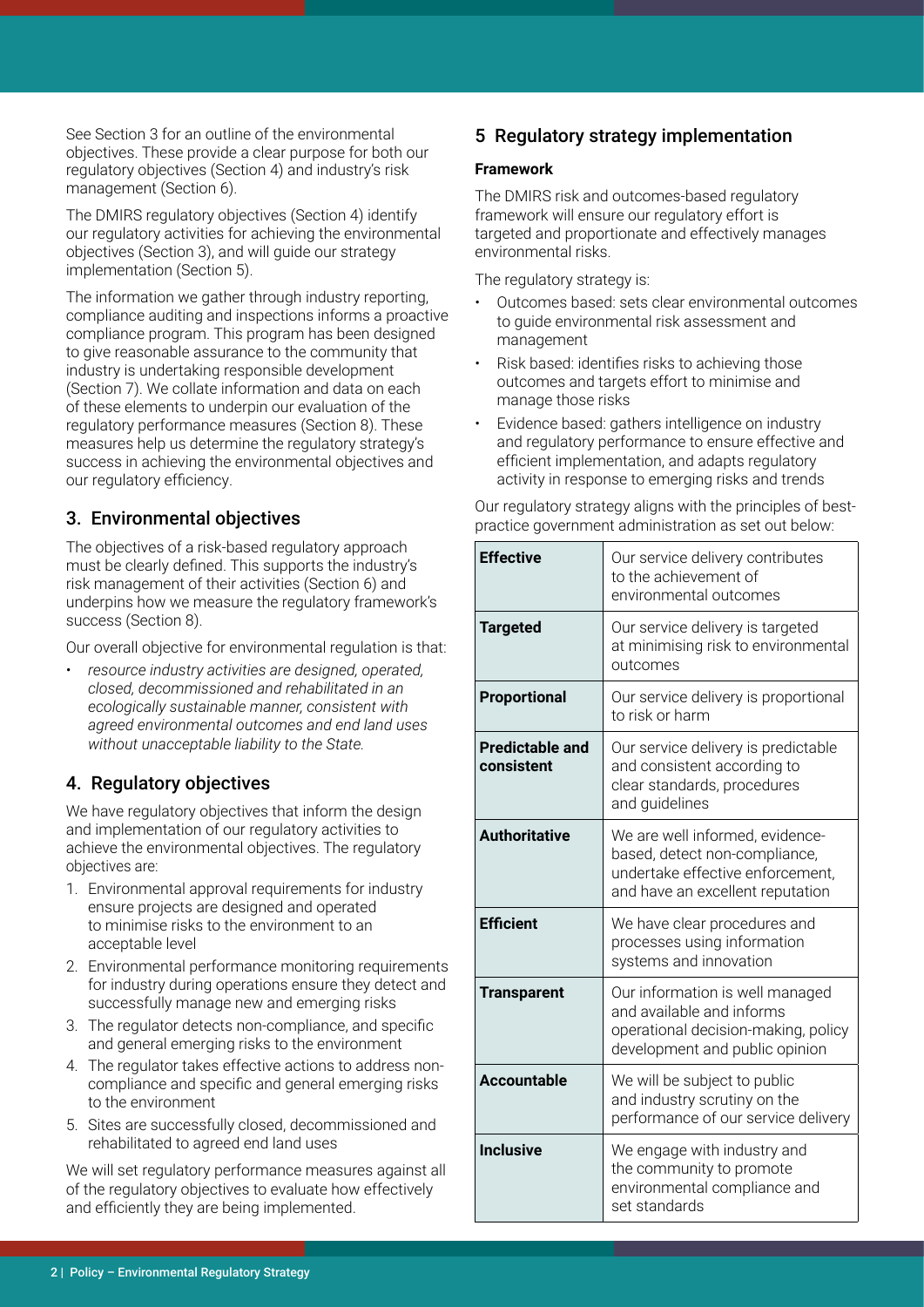# **Responsibilities**

Government has responsibilities to:

- establish a clear process for industry to assess and manage risks to achieve environmental outcomes
- assess applications to ensure environmental outcomes are acceptable and that the applicant has the capacity to effectively monitor and manage risks
- support innovation and continuous improvement in environmental management, creating flexibility for industry to customise solutions to environmental risks at each site
- target regulatory activities at increased monitoring and auditing of industry performance
- use evidence-based decision-making for strategic compliance programs.

Industry has responsibilities to:

- engage and consult early with stakeholders to inform project design where appropriate
- assess project risks to environmental outcomes and where necessary design fit-for-purpose solutions and management strategies to reduce risks to as low as reasonably practicable and an acceptable level
- monitor and assess environmental performance and the success of management strategies, and implement actions to minimise risks
- report on compliance and environmental performance to inform onsite environmental risk management and provide evidence of performance to the regulator.

# **Guidance material**

We will revise or develop the following guidelines to support the regulatory strategy's successful implementation. These will identify environmental factors, environmental outcomes, expectations of industry risk management and reporting for compliance assurance.

| Guidance for industry risk assessment,<br>management and reporting |                                                            |  |  |  |  |
|--------------------------------------------------------------------|------------------------------------------------------------|--|--|--|--|
| <b>PETROLEUM</b>                                                   | <b>MINING OPERATIONS</b>                                   |  |  |  |  |
| Petroleum Environment<br>Plan guidelines                           | Mining Proposal guidelines<br>Mine Closure Plan guidelines |  |  |  |  |
| Oil spill Contingency<br>Plan quidelines                           |                                                            |  |  |  |  |
| Baseline data guidelines                                           |                                                            |  |  |  |  |

# 6 Industry risk management

Sections 6 and 7 describe our own and industry obligations to achieve the regulatory objectives identified in Section 4. We use regulatory performance measures (see Section 8) to assess the success of this strategy's implementation.

#### **Environmental factors and outcomes**

Environmental factors are matters that industry must consider when assessing the risks of their activities. These matters include groundwater, fauna and native vegetation.

Environmental outcomes are the site-specific impacts on the environmental factors. These result from the industry activities after an assessment and mitigation of risks (as discussed further below).

We will set clear expectations on acceptable environmental outcomes. Our guidelines for both petroleum and mining applications will set the relevant environmental information to guide risk assessment.

We will consult and collaborate with industry and relevant experts to ensure our supporting guidance materials are well-informed, relevant and up-to-date.

It is industry's responsibility to clearly identify the environmental outcomes for their activities and how they will measure, monitor and achieve them. For example, Figure 2 below describes the system in the *Petroleum Environment Plan guidelines*.



Figure 2. System of measurement criteria and standards to demonstrate achievement of performance objectives, as depicted in Petroleum Environment Plan guidelines.

#### **REGULATORY OBJECTIVE 1:**

Environmental approval requirements for industry ensure projects are designed and operated to minimise risks to the environment to an acceptable level.

#### **Information requirements**

The assessment information we ask industry to supply is tailored and proportional both to the size, scope and risks that the activity type poses, and to the receiving environment's characteristics. Where management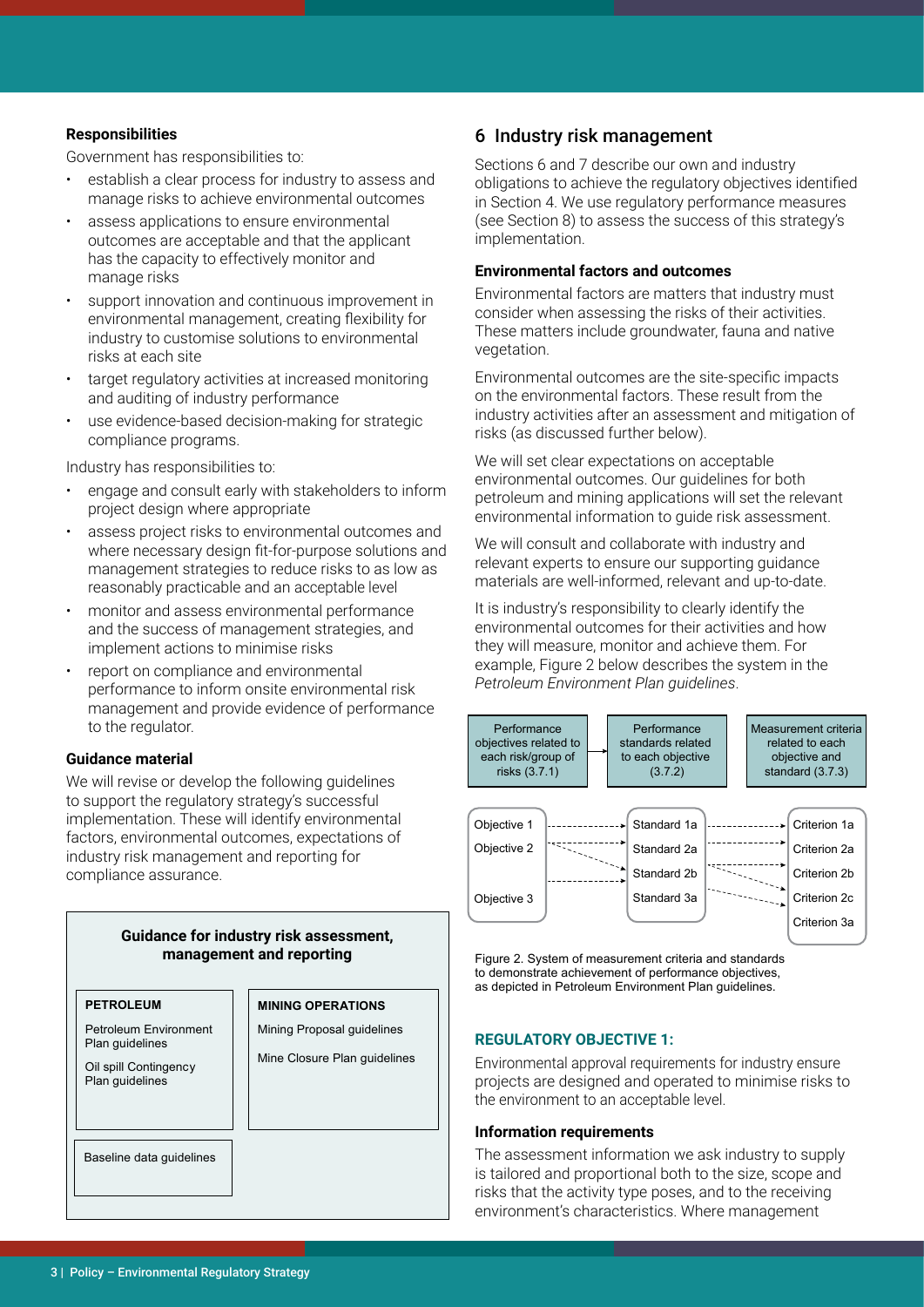methods and the receiving environment are well understood and known to be low risk, a tailored risk assessment has limited value and standard conditions could apply. We will provide clear guidelines on what information we expect from industry so that we can assess the proposed activities.

#### **Risk assessment**

We have based the model on the key principles of risk assessment and management.

Industry must undertake risk assessment for their operations, and:

- take appropriate management actions
- identify environmental outcomes as auditable commitments
- keep this information current for their operations.

Industry must show, through design and management actions, that the environmental risks are as low as reasonably practicable, and that they are environmentally acceptable.

Industry must consult with all relevant stakeholders and report on the outcomes of the consultation process, detailing the comments received. This will ensure stakeholder awareness and help identify risks associated with potential impacts on stakeholders.

#### **Assessment and approval**

We must be satisfied that industry has:

- undertaken risk assessment that is robust, adequate and reasonable
- an ongoing capacity to monitor, measure and manage their performance
- shown the risks and environmental outcomes are environmentally acceptable.

# **REGULATORY OBJECTIVE 2:**

**Environmental performance monitoring requirements for industry during operations ensure they detect and successfully manage new and emerging risks**

#### **Industry risk management**

Industry is responsible for the ongoing monitoring of environmental risks. Operators must identify and assess any new or increasing risks, and implement actions to minimise or avoid those risks.

# **Reassessment**

For both mining and petroleum activities, operators must provide a new proposal if there are new or emerging risks or if there is a substantial departure from the original approved activities.

# 7 Compliance assurance

An outcomes-focused regulatory system must have robust compliance monitoring, reporting and data management. This helps us to evaluate the industry's performance in achieving environmental outcomes.

The increased efficiencies associated with a risk- based, outcomes-focused assessment system enables us to target our resources on compliance, inspections and enforcement.

# **REGULATORY OBJECTIVE 3:**

## **The regulator detects non-compliance, and specific and general emerging risks to the environment.**

A combination of industry reporting obligations and our robust audit and inspection regime help us to detect non-compliance events and identify emerging risks.

Specific risks refer to particular sites and general risks refer to identified trends across the industry.

# **Industry reporting**

Industry reports on compliance and environmental performance, including incident reporting. We use this information for compliance assurance, to establish operational risk profiles for compliance planning, and to assess industry performance as a whole.

Reporting mechanisms are in place for industry to measure and report on performance against their committed environmental outcomes. These range from annual reports, activity reports and close-out reports (as appropriate) to specific incident reports.

Serious incidents must be reported immediately (determined in the proposal's approval as having a high or moderate environmental impact) and less serious incidents must be reported within a timely period.

#### **Audits and inspections**

We have a strong compliance and auditing presence to ensure risks are managed and outcomes are being achieved.

# **REGULATORY OBJECTIVE 4:**

**The regulator takes effective actions to address non-compliance and specific and general emerging risks to the environment.**

#### **Enforcement actions**

We swiftly employ appropriate enforcement tools to address specific non-compliance and environmental risks, and provide a deterrent to non- compliance to maintain the integrity of the regulatory regime. We publish quarterly enforcement reports outlining what actions we have taken.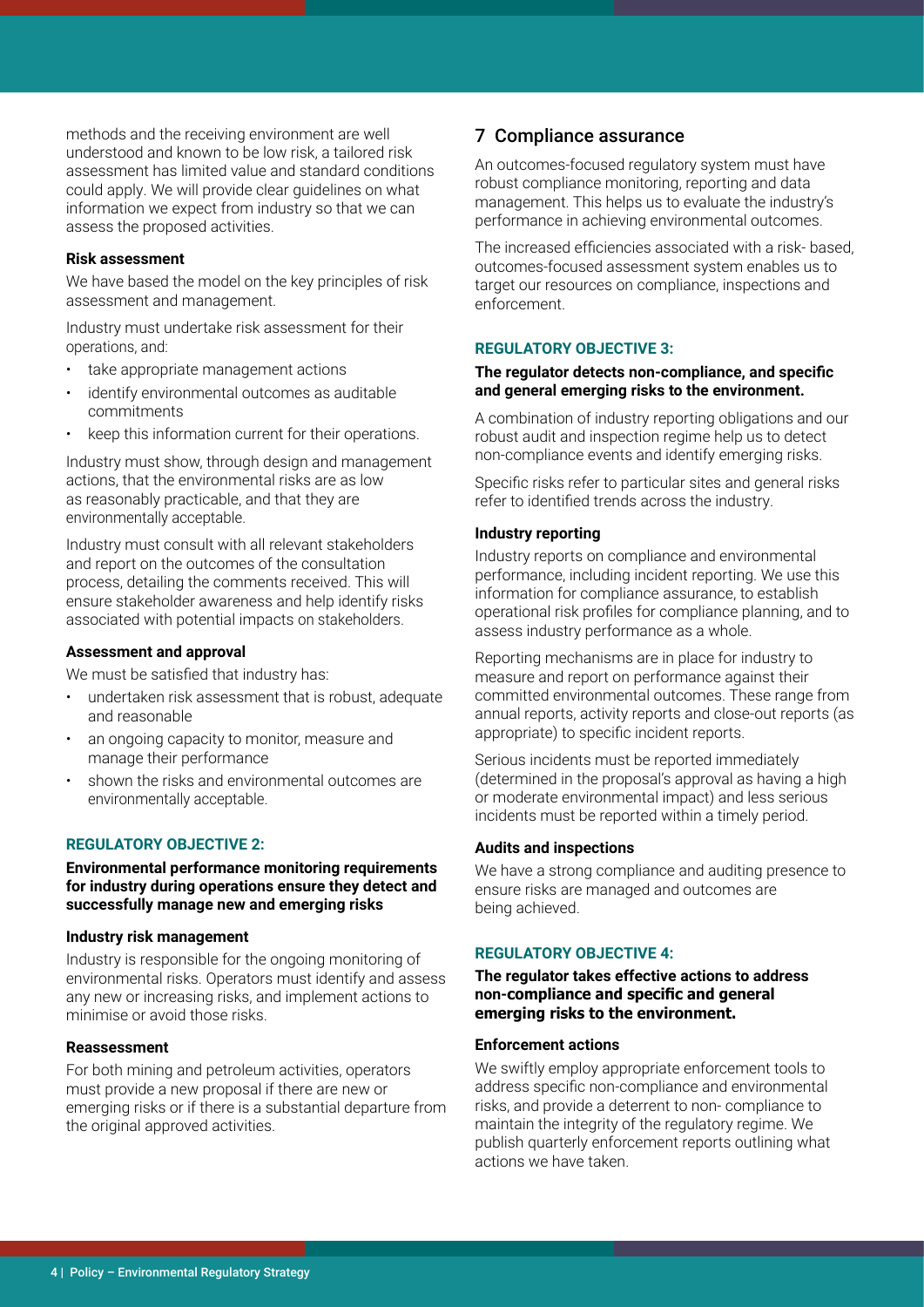# **Compliance programmes**

Each year we publish a compliance plan that summarises the types of activities or risks we will target in the compliance program for the year ahead. We use an analysis of industry performance data to underpin proactive regulatory interventions to address compliance trends and issues.

Our compliance planning will include latent resources to respond to emerging and immediate high-risk incidents.

#### **Evaluating performance**

Industry reporting against environmental outcomes informs the 'outcome indicators' of the regulatory performance measures in Section 8.

# **REGULATORY OBJECTIVE 5:**

# **Sites are successfully closed, decommissioned and rehabilitated to agreed end land uses.**

We have clear requirements for the closure, rehabilitation and relinquishment of project sites.

Operators must integrate closure planning into project design and implementation to ensure a greater likelihood of success. Stakeholder consultation should inform what the end land uses should be, where appropriate.

# 8 Regulatory performance evaluation

We will evaluate our regulatory strategy's effectiveness through the development, monitoring and analysis of performance measures. Types of measures are indicated in Table 1.

We will use information systems to collect, collate and report on data to inform the performance measures across all aspects of regulatory activity.

Industry data on environmental performance provides the environmental outcome measures and enables us to assess the regulatory strategy's effectiveness.

We monitor and report on regulatory performance measures to:

- evaluate the regulatory strategy's success in achieving environmental outcomes
- manage regulatory performance to ensure continued efficiency by assessing the inputs and outputs we need to achieve outcomes
- learn from performance reports to adapt regulatory resources and drive continuous improvement
- maintain transparency and accountability to the community by public reporting of performance measures relevant to stakeholders.

When we evaluate regulatory performance measures, this ensures we can allocate resources appropriately and have a regulatory system flexible enough to adapt to performance trends and new information.

# 9 More information

For more information on the environmental regulation of the mining and petroleum industries, assessment guidelines and updates please visit: [Department of Mines, Industry Regulation and Safety](https://www.dmirs.wa.gov.au/)

|                 | <b>Efficiency evaluation</b>                                                   |                                                                                                    | <b>Effectiveness evaluation</b>                                                                                                   |                                                                                                                                   |
|-----------------|--------------------------------------------------------------------------------|----------------------------------------------------------------------------------------------------|-----------------------------------------------------------------------------------------------------------------------------------|-----------------------------------------------------------------------------------------------------------------------------------|
| Indicator       | Input indicator                                                                | <b>Output indicator</b>                                                                            | Intermediate outcome<br>indicator                                                                                                 | <b>Outcome indicator</b>                                                                                                          |
| <b>Measures</b> | <b>Resources</b><br>Staffing<br>Training and development<br><b>ICT</b> systems | <b>Products/services</b><br>Assessments completed,<br>inspections conducted,<br>quidance documents | <b>Progress towards</b><br>outcomes<br>Changes in behaviour,<br>knowledge or environment,<br>resulting from program<br>activities | <b>Achievement of outcomes</b><br>The real outcomes of<br>regulation $-$ the state of<br>the environment and public<br>confidence |
| <b>Examples</b> | Staff number<br>Cost per activity                                              | Number of outputs                                                                                  | Changes in industry<br>procedures or processes,<br>introduction of<br>management systems                                          | Environmental outcomes<br>performance                                                                                             |

# **Table 1. Types of measures**

# Version History

| Version | Date          | <b>Changes</b>                  |
|---------|---------------|---------------------------------|
|         | November 2014 | Initial Publication             |
|         | August 2021   | Clear guidance language updates |